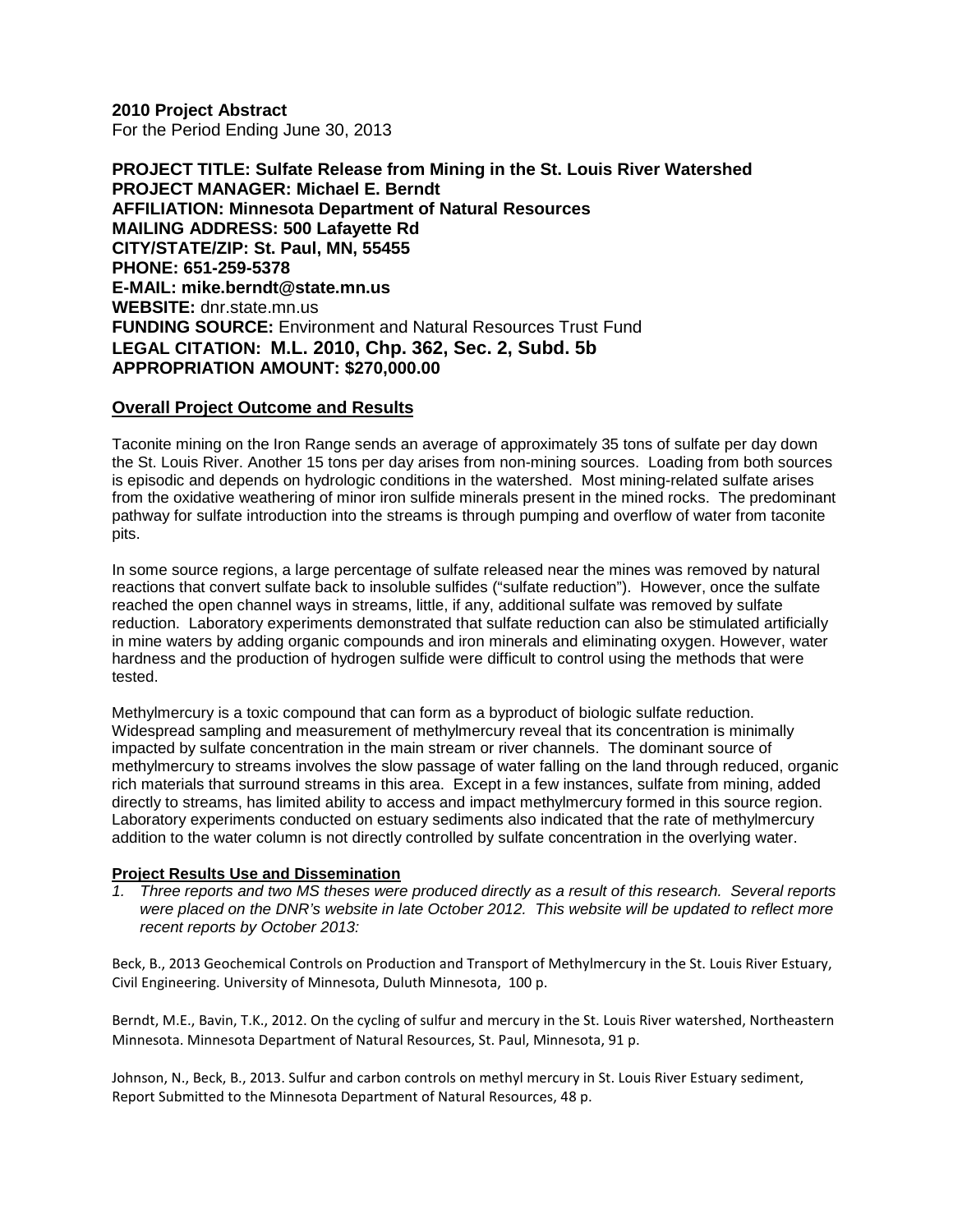Johnson, N., Zhu, X., 2012. Carbon and iron additions to stimulate in-pit sulfate reduction and removal, Report to the Minnesota Department of Natural Resources, 24 p.

Theriault, S.A., 2011. Mineralogy, Spatial Distribution, and Isotope Geochemistry of Sulfide Minerals in the Biwabik Iron Formation, Geology. University of Minnesota, 165 p.

An additional report is being readied for publication in a journal: Berndt, ME, Jeremiason, J, Bavin, T., and Von Korff, B., Hydrologic and Geochemical Controls on St. Louis River Composition with Implications for Regulating Sulfate to Control Methylmercury Concentrations. Currently in draft form.

#### **Four professional abstracts referencing work from this project were presented during FY 2013**:

Beck, B. F., and Johnson, N. W. (2013) Sulfate and Carbon Controls on the Production of Methyl mercury in Freshwater Estuary Sediments. Brian F. Beck and Nathan W. Johnson, February 2013. Seventh International Conference on Remediation of Contaminated Sediments, Dallas, TX.

Berndt, M. E. and Bavin, T. (2012) Impacts of sulfate and hydrology on the methylmercury inventory of the St. Louis River, NE Minnesota. Geological Society of America National Meeting, Charlotte, North Carolina, Nov. 5, 2012.

Bendt, M. E. , Bavin, T., and Johnson, N. W, (2012) Is MeHgHS and important methylmercury transport agent in H2S-bearing waters? Geological Society of America National Meeting, Charlotte, North Carolina, Nov. 6, 2012.

Johnson, N. W., Bailey, L. T., Engstrom, D. R., Mitchell, C., Jeremiasson, J., Coleman-Wasik, J. Sulfide's effect on methyl mercury production and transport in sulfate-impacted lakes and wetlands ( 2013). Eleventh International Conference on Mercury as a Global Pollutant, Edinburgh Scotland. August 2013.

*2. The work by our group has been widely presented to outside groups including scientists and stakeholders. Plans are in works to publish all or parts of the above reports in peer reviewed journals over the next year.*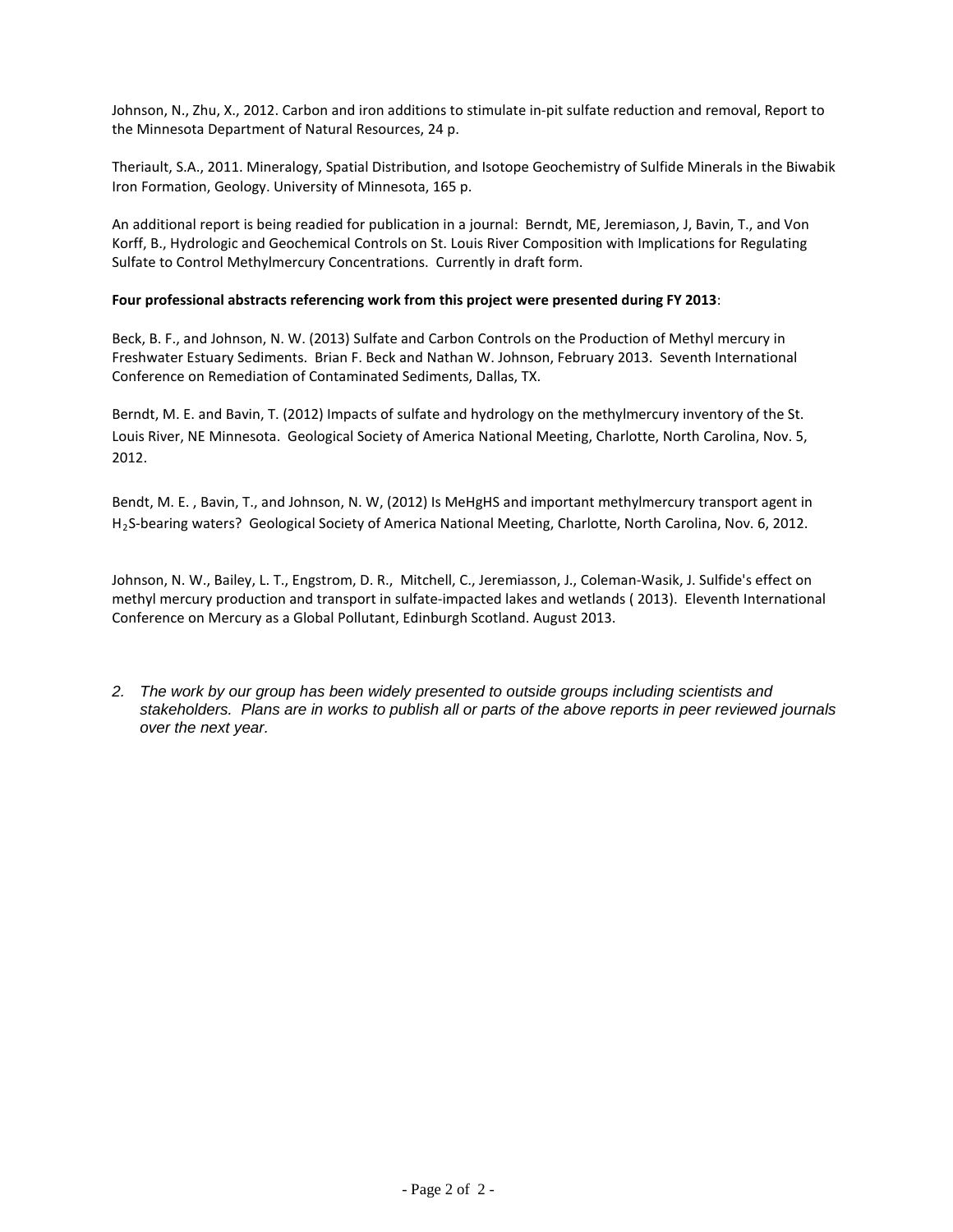# **Environment and Natural Resources Trust Fund (ENRTF) 2010 Work Program Final Report**

**Date of Report:** Aug 15, 2013 **Date of Next Progress Report:** June 30, 2013 – final report. **Date of Work Program Approval:** June 9, 2010 **Project Completion Date:** June 30, 2013

**I. PROJECT TITLE**: Sulfate Release from Mining in the St. Louis River Watershed

**Project Manager**: Michael Berndt **Affiliation:** Minnesota Department of Natural Resources **Mailing Address:** 500 Lafayette Road **City / State / Zip:** St. Paul, MN 55455 **Telephone Number:** 651-259-5378 **E-mail Address:** mike.berndt@state.mn.us **FAX Number:** 651-259-5939 **Web Site Address:** 

**Location:** *St. Louis County, Minnesota – St. Louis River watershed*

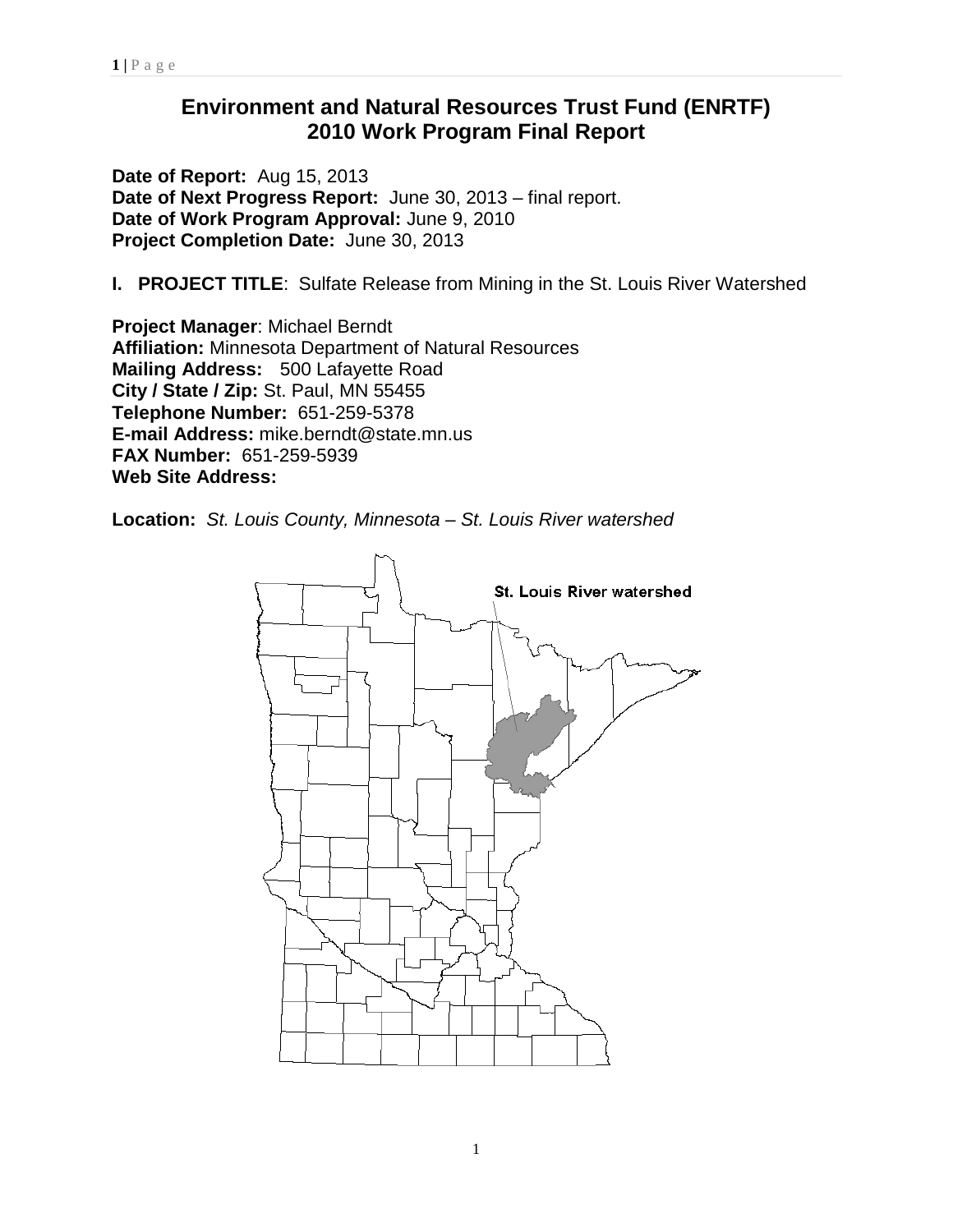| <b>Total ENRTF Project Budget:</b> | <b>ENRTF Appropriation</b><br><b>Minus Amount Spent:</b><br><b>Equal Balance:</b> | \$270,000<br>\$270,000<br>$\bm{s}$ 0 |
|------------------------------------|-----------------------------------------------------------------------------------|--------------------------------------|
|                                    |                                                                                   |                                      |

**Legal Citation: M.L. 2010, Chp. 362, Sec. 2, Subd. 5b**

### **Appropriation Language:**

\$270,000 is from the trust fund to the commissioner of natural resources to map current sulfate sources and assess treatment options to minimize potential impacts of mercury on fish and wildlife from sulfate releases in the St. Louis River Basin. This appropriation is available until June 30, 2013, by which time the project must be completed and final products delivered.

### **II. and III Final Project Summary**:

Taconite mining on the Iron Range sends an average of approximately 35 tons of sulfate per day down the St. Louis River. Another 15 tons per day arises from nonmining sources. Loading from both sources is episodic and depends on hydrologic conditions in the watershed. Most mining-related sulfate arises from the oxidative weathering of minor iron sulfide minerals present in the mined rocks. The predominant pathway for sulfate introduction into the streams is through pumping and overflow of water from taconite pits.

In some source regions, a large percentage of sulfate released near the mines was removed by natural reactions that convert sulfate back to insoluble sulfides ("sulfate reduction"). However, once the sulfate reached the open channel ways in streams, little, if any, additional sulfate was removed by sulfate reduction. Laboratory experiments demonstrated that sulfate reduction can also be stimulated artificially in mine waters by adding organic compounds and iron minerals and eliminating oxygen. However, water hardness and the production of hydrogen sulfide were difficult to control using the methods that were tested.

Methylmercury is a toxic compound that can form as a byproduct of biologic sulfate reduction. Widespread sampling and measurement of methylmercury reveal that its concentration is minimally impacted by sulfate concentration in the main stream or river channels. The dominant source of methylmercury to streams involves the slow passage of water falling on the land through reduced, organic rich materials that surround streams in this area. Except in a few instances, sulfate from mining, added directly to streams, has limited ability to access and impact methylmercury formed in this source region. Laboratory experiments conducted on estuary sediments also indicated that the rate of methylmercury addition to the water column is not directly controlled by sulfate concentration in the overlying water.

## **IV. OUTLINE OF PROJECT RESULTS***:*

**RESULT 1:** Interim Report on Source and Fate of Sulfate in the St. Louis River Watershed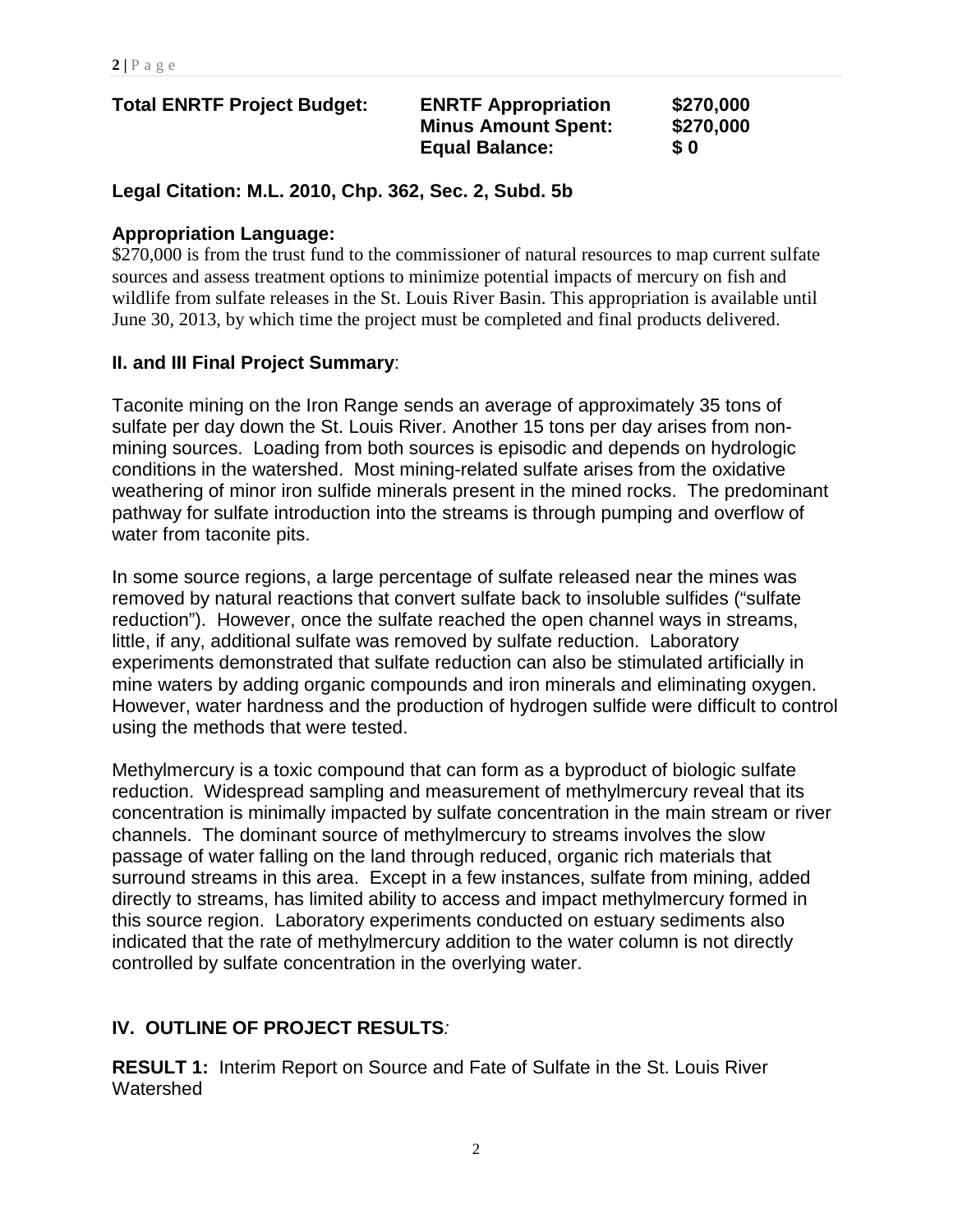**Description:** This report will summarize work completed in the first year on three primary sub-projects described in Results 2 through 4, below. These three studies overlap with each other and this document will serve as a reference document when evaluating where more specific emphasis is needed during the second year of the overall study. It will be distributed to stakeholders for comment and will help make the final report for the whole project a more inclusive, complete document.

| <b>Summary Budget Information for Result 1: ENRTF Budget:</b> |                      | \$5,000 |
|---------------------------------------------------------------|----------------------|---------|
|                                                               | <b>Amount Spent:</b> | \$5,000 |
|                                                               | <b>Balance:</b>      | \$0,000 |

| Deliverable/Outcome      | <b>Completion</b><br>Date | <b>Budget</b> |
|--------------------------|---------------------------|---------------|
| <b>1.</b> Interim Report | June 30, 2011             | \$5,000       |

**Final Report Summary:** The interim report contained all sulfate concentration and isotopic data as well as stream flow information for samples collected through the end of March 2011. It was distributed and discussed with stakeholders and helped to guide later efforts. This result was superseded in final reports for the project and so is not discussed further.

**RESULT 2:** Environmental Effect of Sulfate in the Lower Saint Louis River and Estuary

**Description:** This portion of the study evaluates the total amount of sulfate from the mineland regions that reach the lower St. Louis River and enters the estuary on Lake Superior. It also determines how this sulfate behaves once it reaches the estuary and the degree to which it promotes methylation of mercury. Sulfur isotope ratios and sulfate concentrations are measured weekly at Scanlon Dam to quantify the sulfate source specifically from the mining regions. Examination of multiple cores collected from the estuary will be performed to determine the degree to which the sulfate is being reduced and affecting chemical processes within the sediments and estuary.

| <b>Summary Budget Information for Result 2: ENRTF Budget:</b> |                      | \$86,847   |
|---------------------------------------------------------------|----------------------|------------|
|                                                               | <b>Amount Spent:</b> | \$86,847   |
|                                                               | <b>Balance:</b>      | $\bm{S}$ 0 |

| Deliverable/Outcome                            | <b>Completion</b><br><b>Date</b> | <b>Budget</b> |
|------------------------------------------------|----------------------------------|---------------|
| 1. Water Chemistry and Sediment Results Year 1 | June 30,2011                     | \$45,000      |
| 2. Final Report and Results for Years 1 and 2  | June 30,2012                     | \$41,847      |

### **Final Report Summary:** (Aug 15, 2012)

The average daily mining and non-mining  $SO_4$ <sup>=</sup> contributions to the St. Louis River, as determined from measurements at the Scanlon Dam site, are about 35 and 15 metric tons, respectively. Flow versus concentration plots for sulfate and other dissolved components indicated that this loading is highly episodic, rarely reaching a steady state. Rather, the sulfate accumulates relatively slowly in the watershed during winter and dry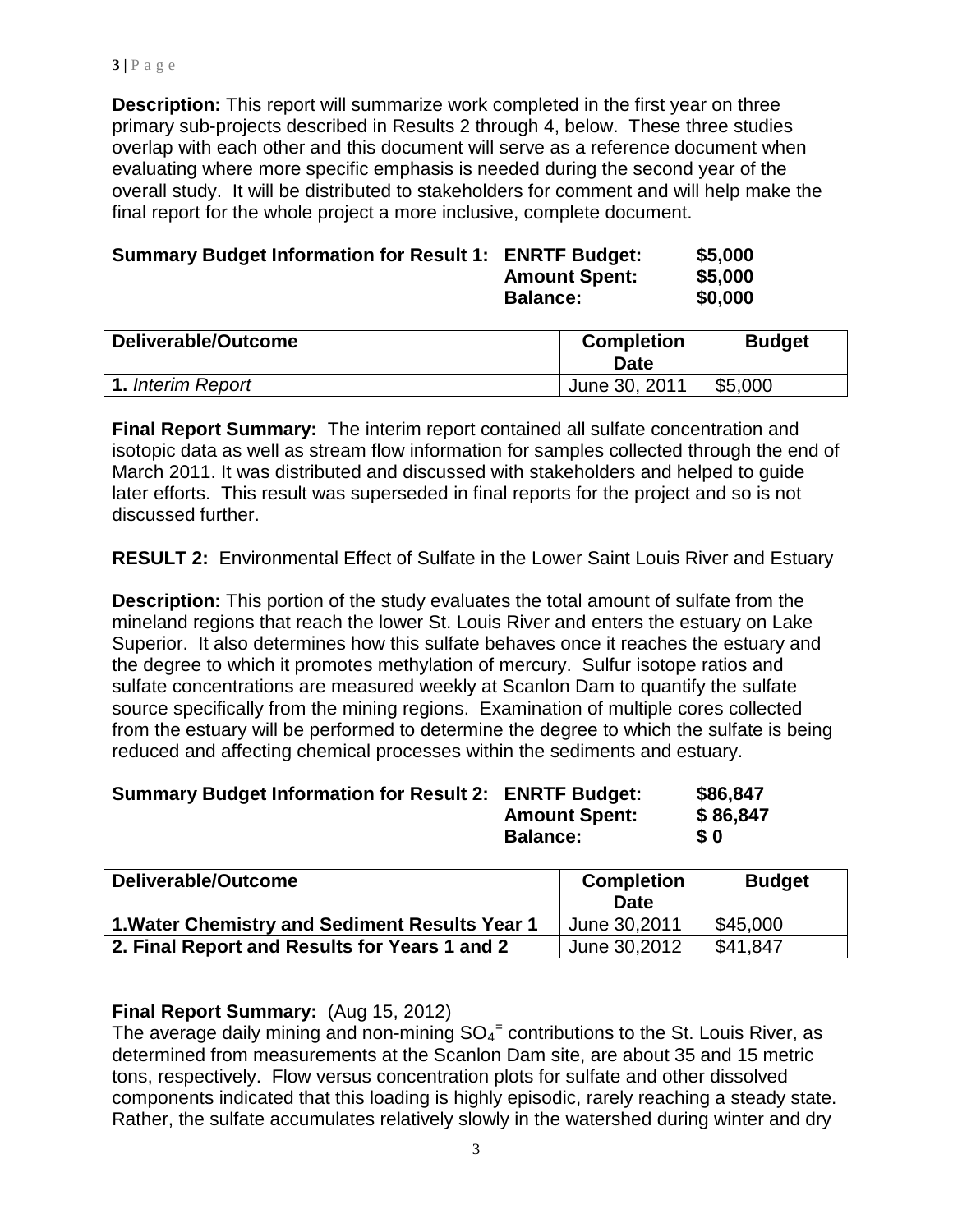periods, and is then flushed rapidly downstream, into the estuary, during snowmelt and precipitation events. The non-mining waters that flush the St. Louis River during summer high-flow periods have low sulfate, but elevated dissolved aluminum, iron, and manganese. The presence of these dissolved components is consistent with river recharge through oxygen-depleted, organic-rich, soils and sediments. Sulfate concentrations in the river during dry periods becomes elevated. These flushing periods will create wide shifts in estuary sulfate, Fe, and Al concentrations over time.

Laboratory sulfate addition experiments were performed to evaluate potential impacts of water column sulfate on estuary methylmercury levels. These experiments used 20 cm intact sediment cores obtained from three characteristic sites in the St. Louis River Estuary. The intact cores from each site were exposed to a high (50 mg/L), medium (15 mg/L), and low (5 mg/L) overlying water sulfate treatment for incubation periods of six months. Results from the six month study indicated that production of sediment methyl mercury in the surface sediments were insensitive to sulfate addition, but were sensitive to the quantity of inorganic mercury and the type of organic carbon present in the core. In the 4 to 10 cm interval of one of the cores, methylmercury production was sensitive to sulfate concentration in the overlying column, but this level is thought to be too deep to impact methylmercury in the overlying water column.

Methylmercury concentrations are elevated in the St. Louis River during wet periods when flow rates in the St. Louis River are high and lowest when flow rates are depressed. Experimental data obtained from the experiments on the rate at which methylmercury is released from sediments suggest that diffusion of methylmercury from sediments will only impact methylmercury concentrations in the estuary during relatively dry periods, when the flow rates in the St. Louis River is low. However, the experimental data also show that the actual transfer rate of methylmercury from sediment into the water column should be insensitive to sulfate concentration. This affects the strategies that might be used or considered when the state issues mining permits.

**RESULT 3:** Source and Fate of SO4 in the Upper St. Louis River Watershed

**Description:** This report will evaluate primary sources of sulfate and identify local areas of sulfate reduction in the Iron Mining Region using isotope geochemistry and measurements of dissolved organic carbon, major dissolved cations and anions, and water flow measurements in the mining region. These surveys will be conducted during four seasons throughout the year representing dry and wet summer periods, spring runoff, and winter base flow conditions. The observed variability in each of these parameters will be used as an input for Result 2 (above) to specifically help quantify the sources of sulfate to the lower St. Louis River region.

| <b>Summary Budget Information for Result 3: ENRTF Budget:</b> |                      | \$97,320 |
|---------------------------------------------------------------|----------------------|----------|
|                                                               | <b>Amount Spent:</b> | \$97,320 |
|                                                               | <b>Balance:</b>      | \$0      |
|                                                               |                      |          |

| Deliverable/Outcome | <b>Completion</b> | Budget |
|---------------------|-------------------|--------|
|                     |                   |        |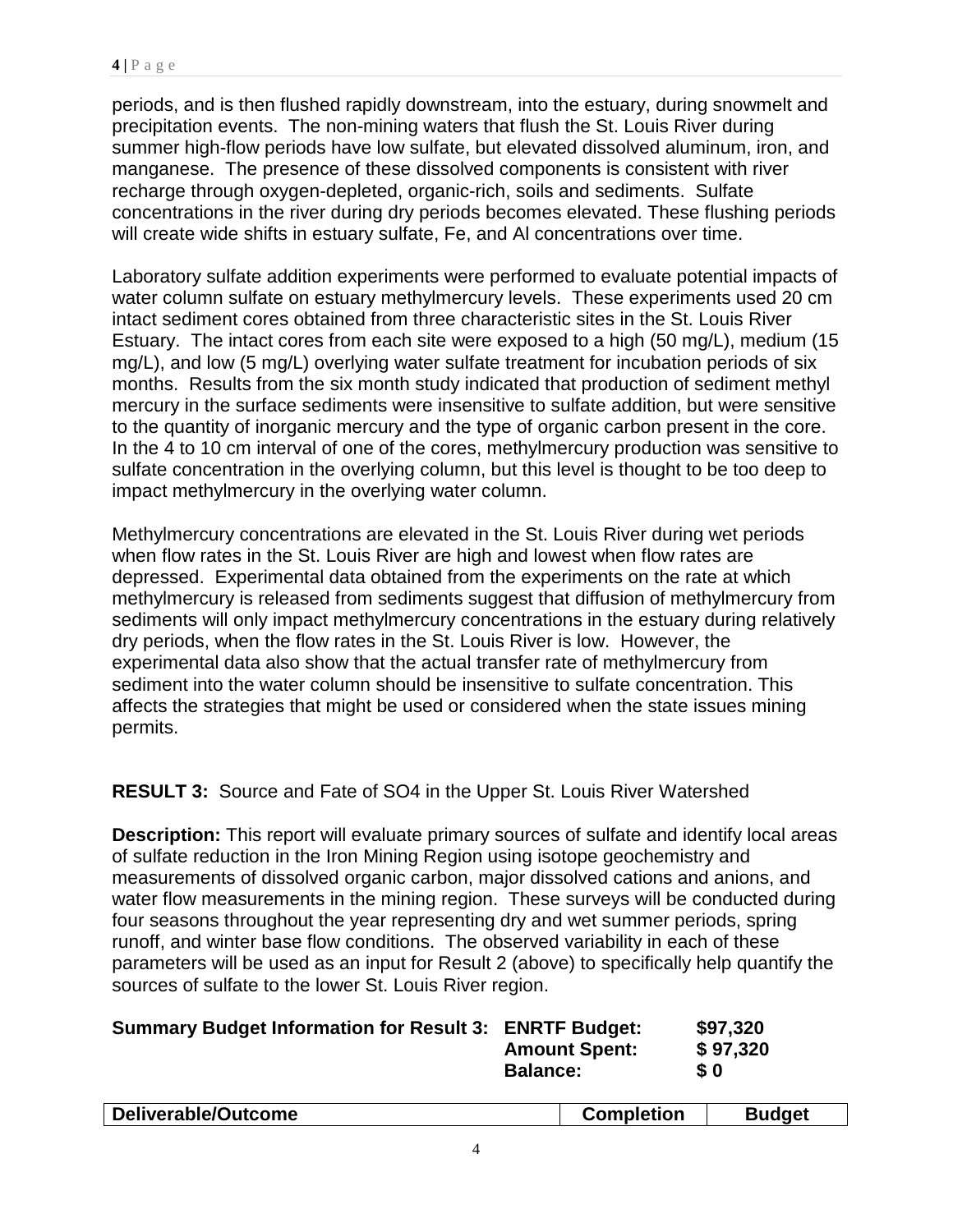|                                               | Date                       |          |
|-----------------------------------------------|----------------------------|----------|
| 1. Water Chemistry and Source Rock data from  | Uune 30, 2011              | 550.000  |
| upper St. Louis River in Year 1.              |                            |          |
| 2. Final Report and Results for Years 1 and 2 | <sup>1</sup> June 30, 2012 | \$47.320 |

### **Final Report Summary:** (August 15, 2013)

Stephanie Theriault, UMD, completed her MS Thesis on sulfur isotopes in the Biwabik Iron Formation. The wide variation in isotopic composition that she observed for the secondary sulfides are interpreted as arising during low temperature oxidation of the formation.

Berndt and Bavin completed a major report on sulfur and oxygen isotopes and concentrations of sulfate, mercury, methylmercury, and many other dissolved components found in waters of the St. Louis River watershed. Mine-waters in taconite pits and wells near the mines were found to contain dissolved sulfate with sulfur and oxygen isotope ratios distinct from those observed in waters collected in the rest of the watershed. Changes in isotope ratios were observed in streams leading from the mines revealing that considerable biologic reduction of the sulfate occurs in some, but not all, of the mining watersheds. This sulfate reduction was most clearly evident for wetlands or small lakes closest to the mines. An additional unidentified exchange process, also likely biologically controlled, modified oxygen isotope ratios of dissolved sulfate without changing the sulfur isotope ratios as the mine waters move downstream and mix with low-sulfate non-mining waters in tributaries leading to the St. Louis River. Sulfur and oxygen isotopes in dissolved sulfate for waters collected near Scanlon Dam were consistent with the simple mixing of waters (with no further sulfate reduction in the river) containing sulfate from mining and non-mining tributaries.

Methylmercury, total mercury (THg), and dissolved organic carbon (DOC) concentrations for mining and non-mining streams, measured following a major storm event, were compared to similar non-event data reported for 2007 to 2009. THg/DOC ratios following the event were similar to the previously measured values but MeHg/DOC and DOC concentrations were elevated. These chemical trends are interpreted as a natural consequence of stream recharge through oxygen-depleted, organic rich materials. MeHg/DOC and THg/DOC ratios of waters recharging the rivers is established initially under reducing conditions where methylation and demethylation reactions both occur and create a steady-state balance between inorganic and organic (MeHg) concentrations. Subsequent demethylation processes decreases MeHg/DOC, but preserve the THg/DOC values. Similarity in MeHg, THg, and DOC relationships for mining and non-mining streams, respectively, suggest that mercury cycling processes are insensitive to sulfate concentration in the central stream. However, elevated MeHg/DOC ratios have been found locally in some wetlands and lakes that directly receive mining waters, particularly when sulfate reduction leads to  $H_2S$  generation in amounts that upset the cycling of iron or when sulfate addition takes place in wetlands or peatlands prone to flooding.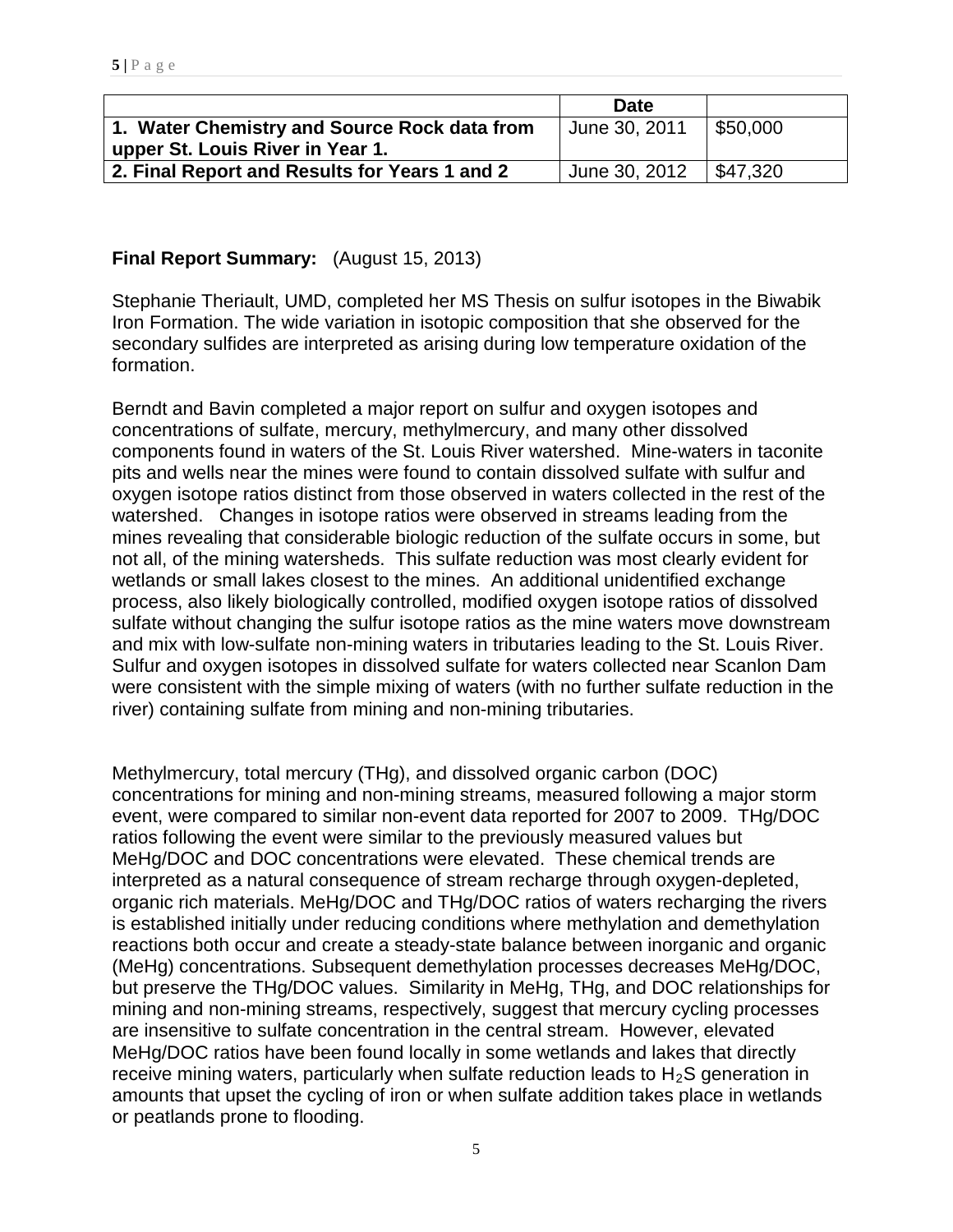The above results are highly significant because they provide a means for the DNR and other state agencies to determine where sulfate reduction takes place and whether it is impacting methylmercury inventories. This affects the strategies that might be used or considered when the state issues mining permits.

**RESULT 4:** Treatment and Reclamation Options for reducing SO<sub>4</sub> release from the Iron Range Mining Region

**Description:** This portion of the study will evaluate mitigation and control options for SO4 from mineland areas. Small scale experiments will be conducted on naturally occurring high sulfate waters in mine-pits, which is where sulfate derived from waste rock piles is most often pooled. The primary method that will be evaluated involves reducing the sulfate in the deepest waters of pits that are in the process of filling and/or that do not turn over yearly (meromictic). Results from this study will be compared to other known methods of sulfate mitigation and control in an effort to determine how best to control sulfate release from mineland areas.

| <b>Summary Budget Information for Result 4: ENRTF Budget:</b> |                      | \$61,622   |
|---------------------------------------------------------------|----------------------|------------|
|                                                               | <b>Amount Spent:</b> | \$61,622   |
|                                                               | <b>Balance:</b>      | $\bm{S}$ 0 |

| Deliverable/Outcome                           | <b>Completion</b><br><b>Date</b> | <b>Budget</b> |
|-----------------------------------------------|----------------------------------|---------------|
| 1. Experimental Results from Year 1 Study     | June 30, 2011                    | \$35,000      |
| 2. Final Report and Results for Years 1 and 2 | June 30, 2012                    | \$26,622      |

**Result Completion Date:** *(June 30, 2012)*

### **Final Report Summary:** (August 15, 2012)

Large volumes of water containing elevated concentrations of sulfate and other dissolved solids are present in abandoned mine pits on the Mesabi Iron Range. The release of water with elevated sulfate and, to a lesser extent hardness, is an environmental concern owing to its potential effects on wild rice, mercury, and phosphorus. Using conventional technology for treatment of mine pit waters is a challenge owing to the large volumes of water present and discharge patterns which can be driven by natural hydrologic processes. Biological sulfate reduction is used in both engineered and natural sulfate treatment systems in a process whereby carbon provides the fuel to drive the transformation of sulfate to sulfide, and iron provides a means to remove sulfide from water.

The primary objective of this study was to determine whether the artificial addition of iron and carbon can be used to stimulate biological sulfate reduction and remove high sulfate and hardness from mine pit waters on the Mesabi Iron Range. Towards this end, short term, batch laboratory studies tested the effectiveness of different carbon and iron sources at both room temperature and 4⁰C under mixed and unmixed conditions. The effectiveness of carbon and iron sources was evaluated based on the rate at which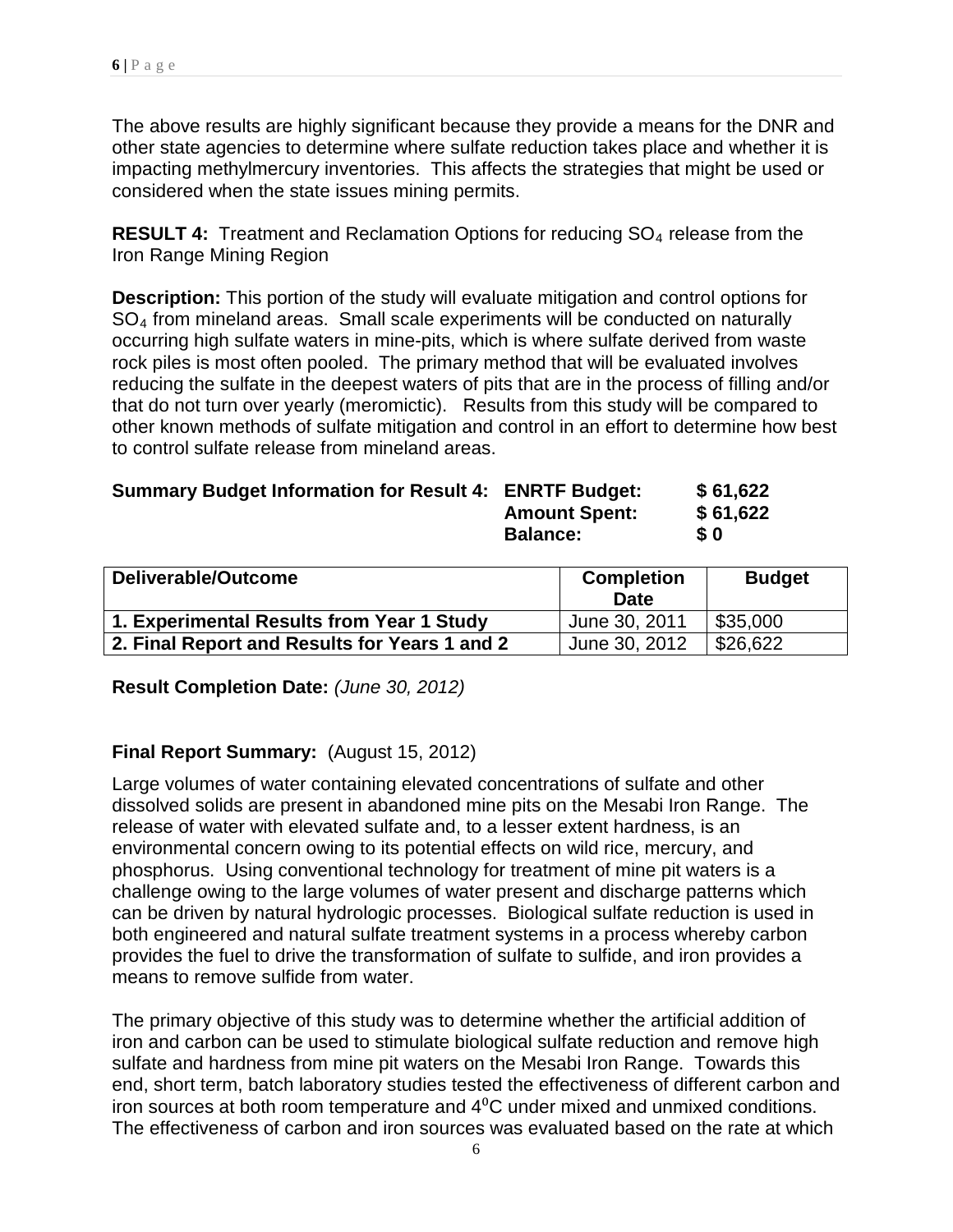sulfate was removed and the ability of added iron to keep hydrogen sulfide, a toxin to the sulfate reduction process, concentrations low. The ability to simultaneously remove hardness through precipitation with carbonate was also evaluated.

Of the carbon sources tested, ethanol was the most effective in driving biological sulfate reduction. While >90% sulfate reduction was observed after only 3 weeks in well-mixed ethanol-amended waters at room temperature, the reaction occurred 10-20 times slower at  $4^{\circ}$ C. Iron materials were not added in great excess; however, of the two iron sources tested, iron carbonate was most effective at keeping hydrogen sulfide concentrations low. No combinations of iron and carbon amendments were able to remove hardness effectively. Due to the high cost and non-local source of commercial iron carbonate, future investigations should further consider the ability of locally available minerals to effectively provide iron for in-situ sulfate reduction and removal processes.

**RESULT 5:** Summary Report and Recommendations for the Management of Sulfate Release from Mineland Areas

**Description:** This report will provide a less technical summary of the work completed and results for the three largely independent studies listed above (Results 2 through 4). The purpose of this report is to provide an overview and summary of recommendations that can be understood by less technically inclined individuals. The more technical documents on which this report will be based will be available for those interested in the full details of the studies that were conducted during the project period. No update will be provided during the first year of the study because results from the full study will need be nearly completed before work on this report can begin.

| <b>Summary Budget Information for Result 5: ENRTF Budget:</b> | \$19,211   |
|---------------------------------------------------------------|------------|
| <b>Amount Spent:</b>                                          | \$19,211   |
| <b>Balance:</b>                                               | <b>\$0</b> |
|                                                               |            |

| Deliverable/Outcome | <b>Completion</b><br>Date | <b>Budget</b> |
|---------------------|---------------------------|---------------|
| 5. Final Reporting  | June 30, 2013             | \$19.211      |

**Result Completion Date:** *(June 30, 2013)*

### **Final Report Summary:** (August 15, 2013)

No separate document was completed because the present report serves that purpose. The other projects were completed early and under-budget. Permission was sought and granted to use residual funds from other parts of the project to publicize the results from the those studies.

The most relevant findings in terms of mineland management strategies include the following:

(1) Decreasing the sulfate concentrations in mineland streams would have little or no impact on MeHg in the St. Louis River, at least above Scanlon Dam where the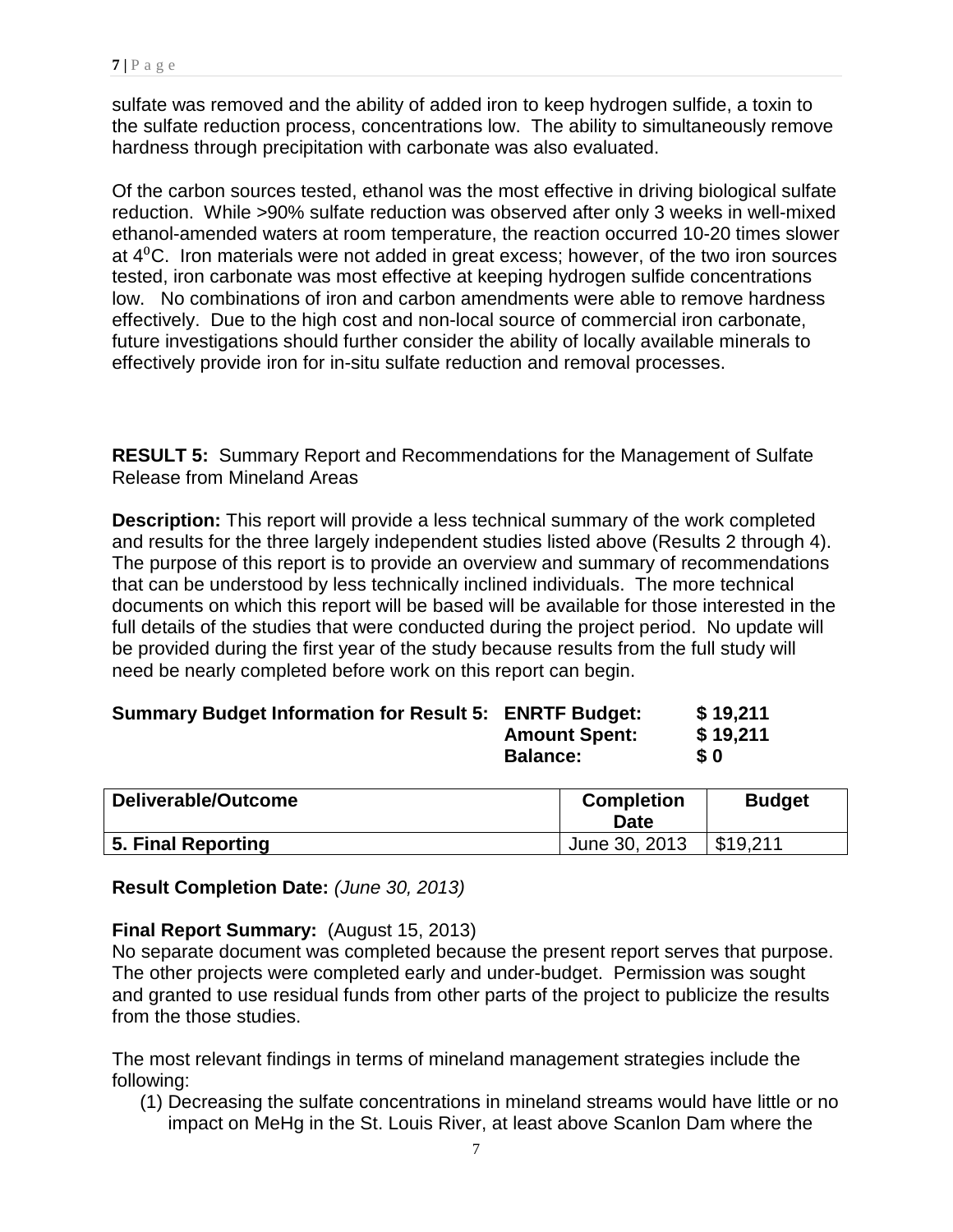samples for this study were collected. This is because almost all of the methylmercury found in the river is generated outside of the areas impacted by mining sulfate.

- (2) In smaller streams or lakes where enhanced methylmercury production and transport are found, elimination of sulfate is only one of several options that might be considered when a reduction in methylmercury concentrations is desired or required. Iron addition, elimination of nutrients, or strategies to promote demethylation or to avoid methylmercury transport to open water may be more effective and less costly. If a decrease in methylmercury concentration is needed at a location, separate studies would be required to determine the most effective means to reach the desired levels. This is because methylmercury generation and transport processes may be insensitive to sulfate concentration and much more sensitive to other chemical and physical parameters.
- (3) Decreasing sulfate added to the estuary would likely have little impact on methylmercury in sites similar to those from which the cores from our experiments were collected (upper estuary flats, lower estuary flats, and sheltered bay). Methylmercury generation in the upper few centimeters was insensitive to sulfate level in the overlying water column. Sulfate reduction and methylmercury generation increased with sulfate in the 4 to 10 cm depth interval of cores from one of the sites. However, increased methylmercury production at this depth is likely too deep to impact methylmercury concentrations in the estuary.
- (4) Laboratory results suggest that biologic sulfate reduction may provide a rapid means to reduce sulfate concentrations in pit waters. However, it was also found that  $H_2S$  and HS<sup>-</sup> generation was difficult to control as was water hardness.

The following technical reports were prepared as a part of this project:

Beck, B., 2013 Geochemical Controls on Production and Transport of Methylmercury in the St. Louis River Estuary, Civil Engineering. University of Minnesota, Duluth Minnesota, 100 p.

Berndt, M.E., Bavin, T.K., 2012. On the cycling of sulfur and mercury in the St. Louis River watershed, Northeastern Minnesota. Minnesota Department of Natural Resources, St. Paul, Minnesota, 91 p.

Johnson, N., Beck, B., 2013. Sulfur and carbon controls on methyl mercury in St. Louis River Estuary sediment, Report Submitted to the Minnesota Department of Natural Resources, 48 p. (Error in 2012 report was found and corrected)

Johnson, N., Zhu, X., 2012. Carbon and iron additions to stimulate in-pit sulfate reduction and removal, Report to the Minnesota Department of Natural Resources, 24 p.

Theriault, S.A., 2011. Mineralogy, Spatial Distribution, and Isotope Geochemistry of Sulfide Minerals in the Biwabik Iron Formation, Geology. University of Minnesota, 165 p.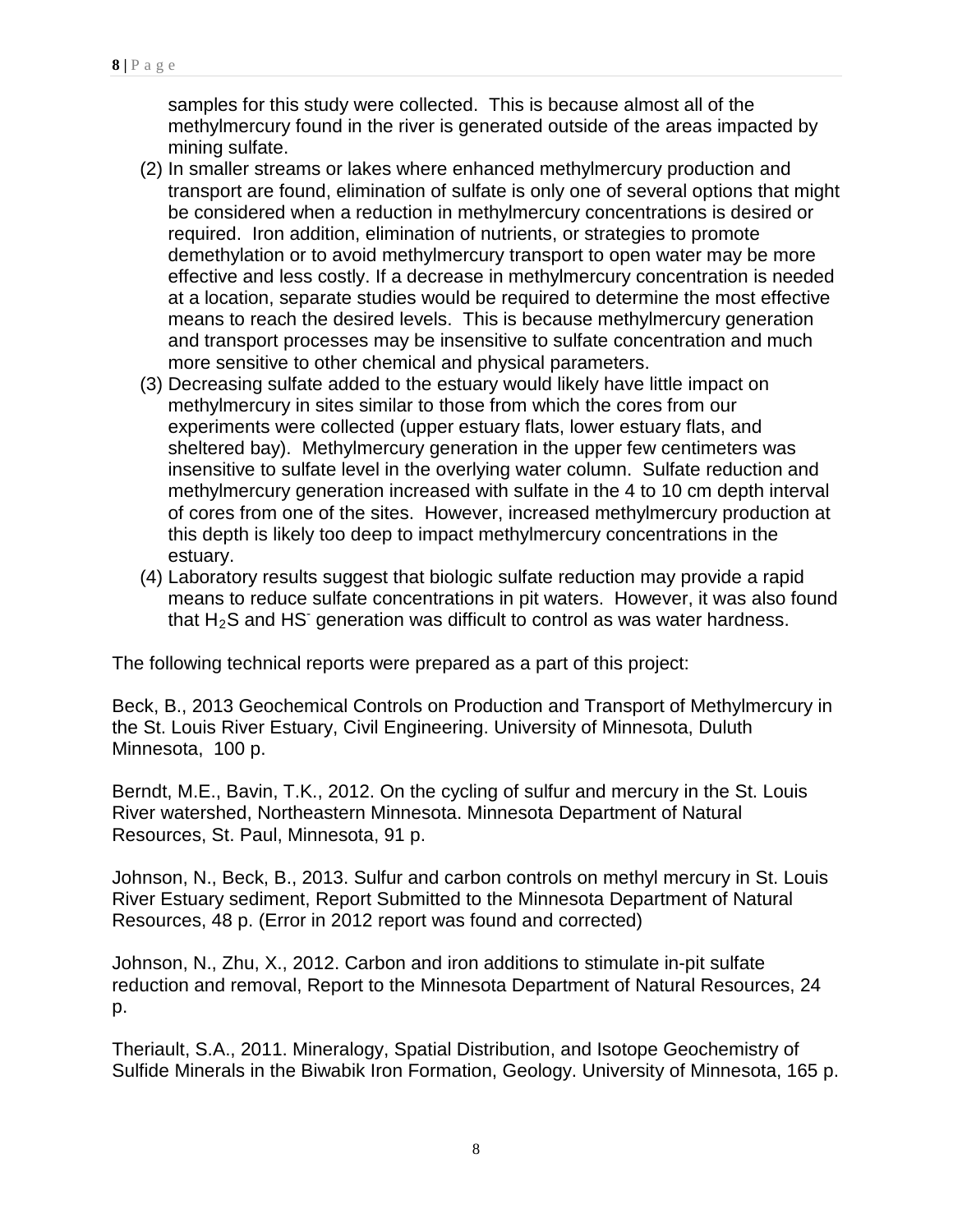# **V. TOTAL ENRTF PROJECT BUDGET:**

# **Personnel**: \$ 130,000

Research Scientist II: \$105,000.00 Chemist 1: \$20,000.00 Student summer assistant: \$5000.00 Funds will not be used for classified state employees unless the funded portions of their salaries are backfilled with unclassified staff.

# **Contracts:** \$ 125,000

University of Minnesota-Duluth Research Support (\$65,000)

Dr. James Miller, University of Minnesota, Duluth: \$35,000.00. Doctor Miller is an associate professor at the University of Minnesota-Duluth and he will contribute his time at no cost to the project. These funds will be used to fund the salary of a graduate student assistant and to provide supplies and expenses needed for the research, particularly during the first year of the study (Results 1 and 2 above). See peer review addendum for more complete explanation of Dr. Miller's role.

Dr. Nathan Johnson, University of Minnesota, Duluth: \$30,000.00. Dr. Nathan Johnson is an assistant professor at the University of Minnesota- Duluth. Doctor Johnson is a professor at the University of Minnesota-Duluth and he will contribute his time at no cost to the project. These funds will be used to fund the salary of a graduate student assistant and to provide supplies and expenses needed for the research, particularly during the second year of the study (Results 1 and 2 above). See peer review addendum for more complete explanation of Dr. Johnson's role.

Chemical Analyses and Stream Gaging (\$50,000)

- Sulfate Isotope measurements: Waterloo Isotope Laboratory (\$22,500): The Minnesota Department of health has established a long relationship and has an existing contract with this Canadian laboratory. Few laboratories and no Minnesota state facilities provide sulfate isotopic measurement.
- DOC, Hg and MeHg: Minnesota Department of Health: \$8,500.
- Dissolved Cations and Anions, including SO4: Contract Laboratories \$19,000.00
- Stream gaging: DNR Division of Waters or, if necessary, contracted using the RFP process (\$10,000)

# **Equipment/Tools/Supplies**: \$ 10,000

100s of sample bottles and specialized sampling equipment (disposable filters, rubber gloves, clean pipettes, and tubing) are required for the large number of samples that will be collected during the course of stream sampling in the mineland region (Result 2) and at the Scanlon Dam (Result 3) as well as sampling of waters produced in laboratory experiments (Result 4). Numerous vacutainers and several specially constructed tube-reactors are required for the construction of equipment needed for conducting the larger scale experiments later in the study.

**Travel:** \$ 5000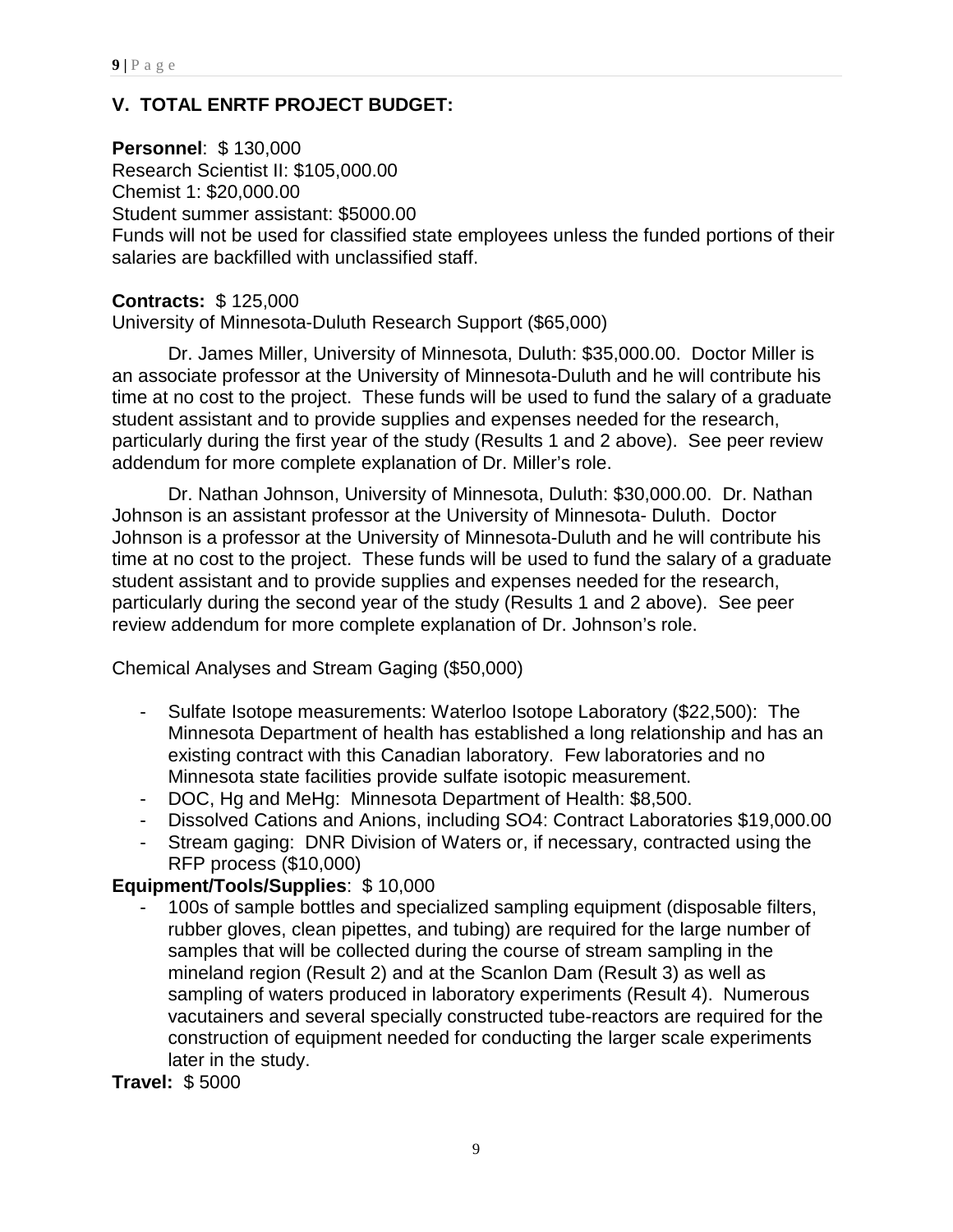Sampling trips in Minnesota. It is estimated that there will be 50 overnight stays in Northeastern Minnesota required for sampling trips. Per diem, transportation, and lodging were estimated at \$100.00 per night.

### **Additional Budget Items:** none

# **TOTAL ENRTF PROJECT BUDGET: \$270,000**

### **Explanation of Capital Expenditures Greater Than \$3,500:** none

## **VI. PROJECT STRATEGY:**

### **A. Project Partners:**

Funds from this appropriation:

Dr. James Miller, University of Minnesota, Duluth: \$35,000.00

Dr. Nathan Johnson, University of Minnesota, Duluth: \$30,000.00 (Estuary sediment experiments)

Dr. Nathan Johnson, University of Minnesota, Duluth: \$40,000.00 (Biologic sulfate reduction in pits)

## **B. Project Impact and Long-term Strategy:**

The MPCA in 2006 provided new guidance that discourages  $SO<sub>4</sub>$  loading into streams and lakes where it may promote formation Hg of MeHg, the kind of Hg that accumulates in fish tissues. The result of this research will be a consistent and comprehensive series of recommendations and supporting documents that state agencies, industry, and other stake holders can use to help manage mining-related sulfate releases to the St. Louis River and its estuary in Lake Superior.

## **C. Other Funds Proposed to be Spent during the Project Period:**

An estimated \$22,000 in DNR shared services.

DNR Lands and Minerals will also contribute up to 40% of Dr. Berndt's time to this project. Funds from the ENRTF will not be used for this salary.

Dr. Nathan Johnson has applied for funding through a non-state entity (US Geological Survey) which would permit the DNR to provide a \$35,000.00 matching grant through its Environmental Cooperative Research fund. His research proposal is pending and so is not listed specifically elsewhere.

### **D. Spending HIstory:**

The Minnesota Department of Natural Resources conducted a previous preliminary study on sulfate and methyl mercury reactions in the upper St. Louis River region north of Cloquet. The project was directed by Dr. Berndt and funded through the Minerals Coordinating Committee and the draft report was completed in June 2009 and updated to address comments on Dec. 30, 2009 (Berndt and Bavin, 2009). The cost of this project, not including Dr. Berndt's time, which was donated to the project, was \$150,000.00. This previous research was also supplemented by a grant from the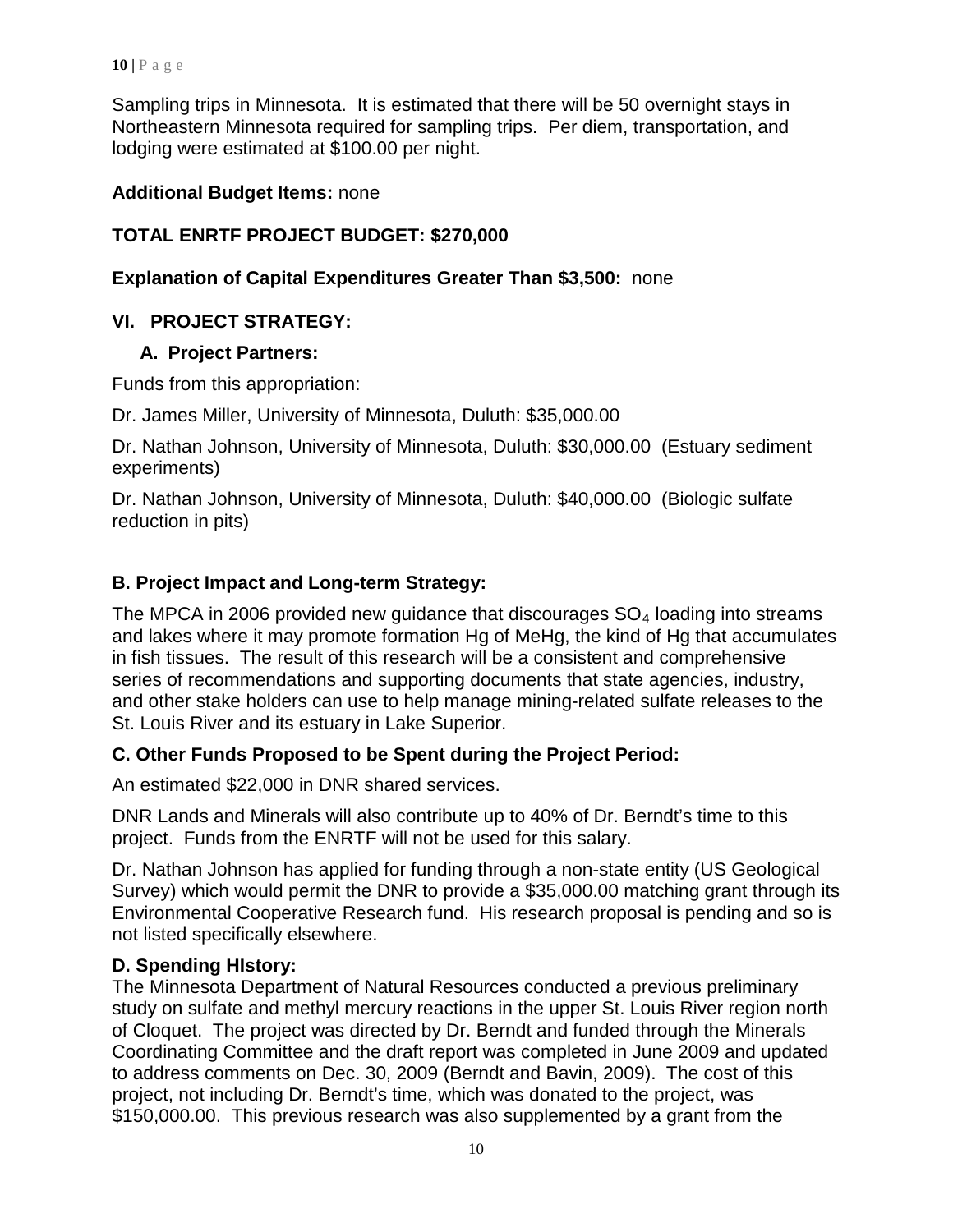MPCA for \$20,077.00 and a separate report generated from that contract (Bavin and Berndt, 2009) was produced in June 2009.

### **VII. DISSEMINATION**:

All reports from the Minnesota Department of Natural Resources are public documents. The documents prepared in connection with this study will all be published as official DNR reports, available free to citizens in electronic format via a searchable public Web site.

Moreover, the data and interpretations are being reworked into papers that will go through a more rigorous and formal peer review process over the upcoming years.

**VIII. REPORTING REQUIREMENTS: Periodic work program progress reports will be submitted not later than** Dec. 31, 2010, June 30, 2011, Dec. 31 2011, and June 30, 2012**. A final work program report and associated products will be submitted between June 30 and August 1, 2011 as requested by the LCCMR. (Completed)**

**IX. RESEARCH PROJECTS:** Additional research is currently underway that is testing and extending some of the interpretations that were made during this study. These research projects are being funded through a cooperative research agreement between the Minnesota Department of Natural Resources and a consortium of mining companies on the Iron Range.